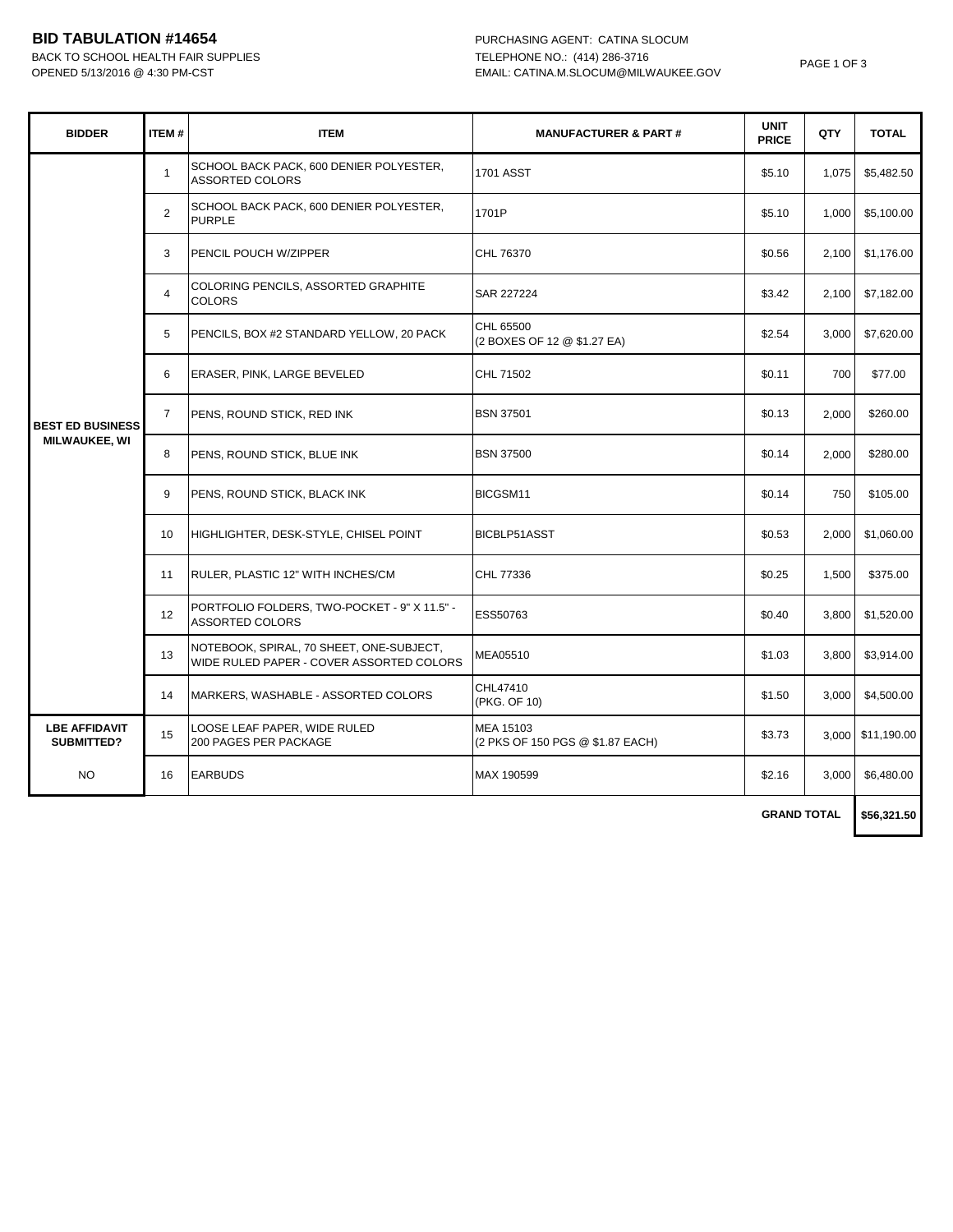## **BID TABULATION #14654** PURCHASING AGENT: CATINA SLOCUM

BACK TO SCHOOL HEALTH FAIR SUPPLIES TELEPHONE NO.: (414) 286-3716

| <b>BIDDER</b>                        | <b>ITEM#</b>   | <b>ITEM</b>                                                                          | <b>MANUFACTURER &amp; PART#</b>              | <b>UNIT</b><br><b>PRICE</b> | QTY   | <b>TOTAL</b> |
|--------------------------------------|----------------|--------------------------------------------------------------------------------------|----------------------------------------------|-----------------------------|-------|--------------|
|                                      | $\mathbf{1}$   | SCHOOL BACK PACK, 600 DENIER POLYESTER,<br><b>ASSORTED COLORS</b>                    | DDI #1392625 *<br>(CASE PACK 24)             | \$7.15                      | 1,075 | \$7,686.25   |
|                                      | $\overline{2}$ | SCHOOL BACK PACK, 600 DENIER POLYESTER,<br><b>PURPLE</b>                             | K-CLIFFS #1903303*<br>(CASE PACK 40)         | \$6.15                      | 1.000 | \$6,150.00   |
|                                      | 3              | PENCIL POUCH W/ZIPPER                                                                | DDI #743141*<br>(CASE PACK 48)               | \$1.35                      | 2.100 | \$2,835.00   |
|                                      | $\overline{4}$ | COLORING PENCILS, ASSORTED GRAPHITE<br><b>COLORS</b>                                 | DDI #396262*<br>(CASE PACK 48)               | \$3.85                      | 2.100 | \$8,085.00   |
|                                      | 5              | PENCILS, BOX #2 STANDARD YELLOW, 20 PACK                                             | DDI #377380*<br>(CASE PACK 48)               | \$2.85                      | 3.000 | \$8.550.00   |
|                                      | 6              | ERASER, PINK, LARGE BEVELED                                                          | AT HOMEWORK #1905927*<br>(CASE PACK 576)     | \$0.21                      | 700   | \$147.00     |
| <b>CITY SCREEN PRINT</b>             | $\overline{7}$ | PENS, ROUND STICK, RED INK                                                           | BAZIC #986154*<br>(12 PER BOX, 144 PER CASE) | \$0.14                      | 2,000 | \$280.00     |
| & EMBROIDERY<br><b>MILWAUKEE, WI</b> | 8              | PENS, ROUND STICK, BLUE INK                                                          | DDI #1301741*<br>(CASE PACK 576)             | \$0.12                      | 2.000 | \$240.00     |
|                                      | 9              | PENS, ROUND STICK, BLACK INK                                                         | DDI #1301740*<br>(CASE PACK 576)             | \$0.12                      | 750   | \$90.00      |
|                                      | 10             | HIGHLIGHTER, DESK-STYLE, CHISEL POINT                                                | <b>INTEGRA #967812*</b><br>(CASE PACK 12)    | \$0.36                      | 2,000 | \$720.00     |
|                                      | 11             | RULER, PLASTIC 12" WITH INCHES/CM                                                    | DDI #409219*<br>(CASE PACK 288)              | \$0.27                      | 1,500 | \$405.00     |
|                                      | 12             | PORTFOLIO FOLDERS, TWO-POCKET - 9" X 11.5" -<br><b>ASSORTED COLORS</b>               | AT HOMEWORK #1192965*<br>(CASE PACK 100)     | \$0.33                      | 3.800 | \$1,254.00   |
|                                      | 13             | NOTEBOOK, SPIRAL, 70 SHEET, ONE-SUBJECT,<br>WIDE RULED PAPER - COVER ASSORTED COLORS | AT HOMEWORK #408709*<br>(CASE PACK 48)       | \$1.05                      | 3.800 | \$3,990.00   |
|                                      | 14             | MARKERS, WASHABLE - ASSORTED COLORS                                                  | DDI #92894*<br>(CASE PACK 48)                | \$1.40                      | 3,000 | \$4,200.00   |
| <b>LBE AFFIDAVIT</b><br>SUBMITTED?   | 15             | LOOSE LEAF PAPER, WIDE RULED<br>200 PAGES PER PACKAGE                                | AT HOMEWORK #409052                          | \$1.85                      | 3,000 | \$5,550.00   |
| <b>NO</b>                            | 16             | <b>EARBUDS</b>                                                                       | <b>ENNOTEK #1941493</b>                      | \$1.55                      | 3.000 | \$4,650.00   |
|                                      |                |                                                                                      |                                              |                             |       |              |

 **GRAND TOTAL \$54,832.25**